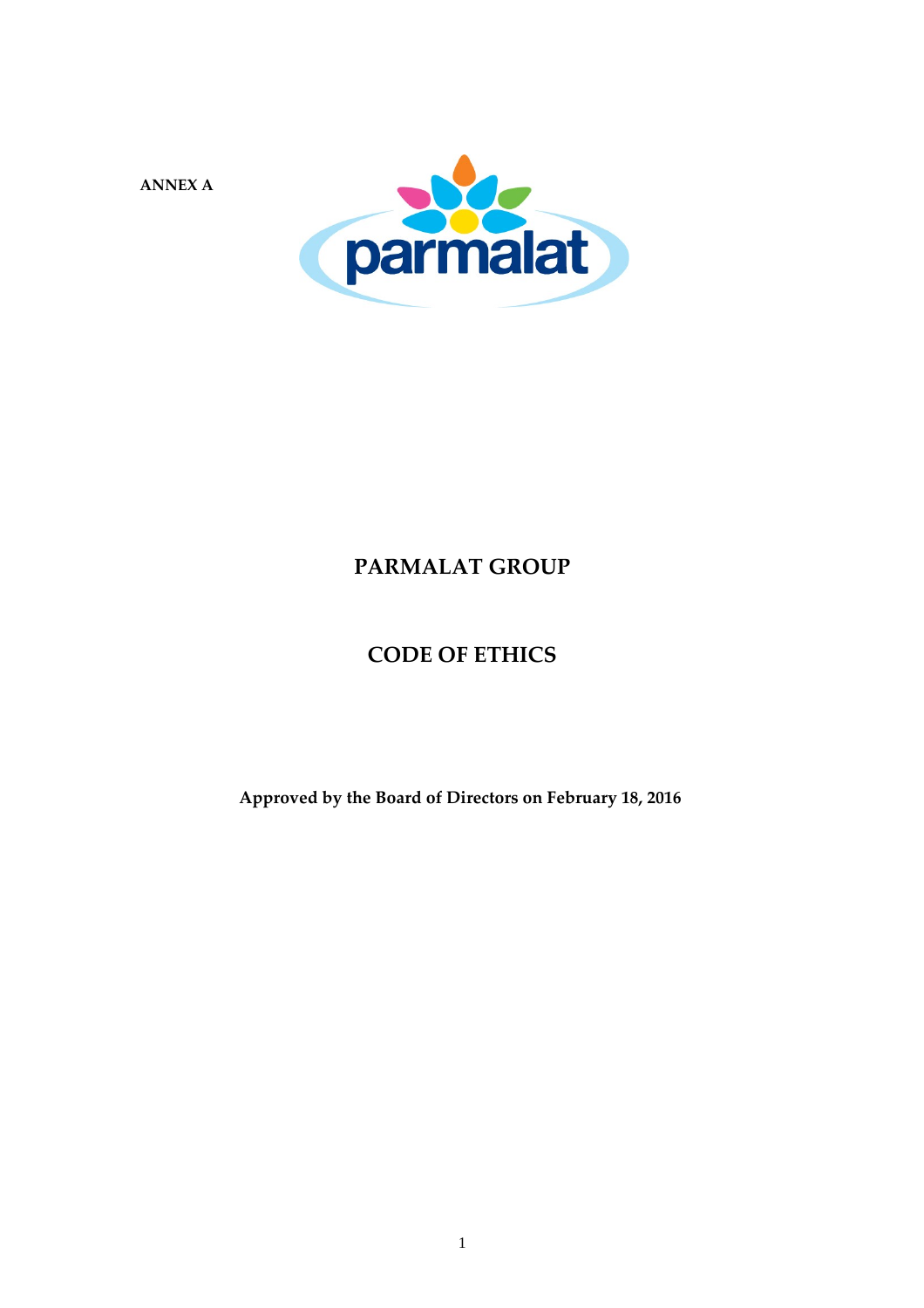## **CONTENTS**

# PART ONE

## **MISSION AND VALUES**

## PART TWO

## **RULES OF CONDUCT**

| 6  |
|----|
|    |
| 9  |
| 10 |
| 10 |
| 10 |
| 11 |
| 11 |
| 11 |
| 12 |
| 12 |
| 13 |
| 13 |

## PART THREE

## IMPLEMENTATION, CONTROL AND UPDATES

|--|--|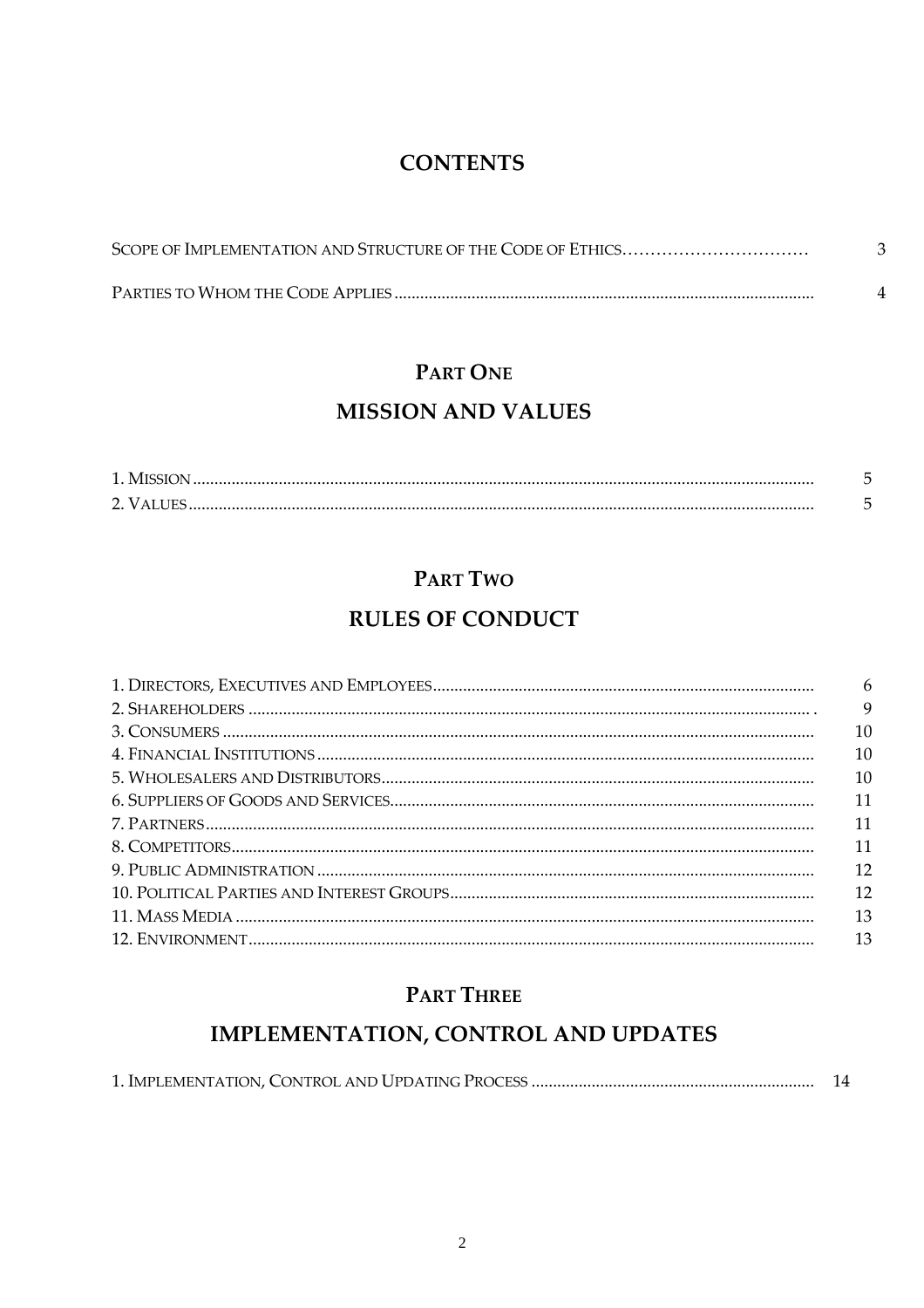## **SCOPE OF IMPLEMENTATION AND STRUCTURE OF THE CODE OF ETHICS**

The operations of the Parmalat Group are governed by total compliance with the rule of law and the provisions of this Code of Ethics (hereinafter the "Code").

The Code encompasses all of those principles that, having been enunciated in general form, must then be embodied in the rules, standards and procedures that govern Parmalat's individual operations.

Thus, the Code of Ethics provides a standard of behavior that all associates (including Directors, employees and all those who, irrespective of the legal nature of their relationship with the Group, operate under its management or oversight) are required to comply with and cause others to abide by.

The Code's values and rules of conduct provide the foundation for the Group's corporate culture, which emphasizes attention to qualitative excellence pursued through continuous technological innovation, with the goal of providing consumers with maximum guarantees and protection.

The provisions of the Code constitute a tool that can be used to safeguard the Group's reliability, assets and reputation and ensure that all counterparts are treated with respect. Therefore, the Code should be applied by all Group companies in Italy and abroad, taking into account cultural, political, social, economic and commercial differences.

The existence of this system of rules and its adoption make it possible to deliver quality service, while performing one's role responsibly: the reputation and image of the Parmalat Group is predicated upon compliance with the Code's principles and rules. These principles and rules must constitute an integral part of the Company's cultural heritage and represent an important source of strength in terms of competitiveness.

Moreover, Parmalat understands that the adoption of a Code of Ethics is of primary importance for preventing the crimes subject of Legislative Decree No. 231 of June 8, 2001 (hereinafter also simply the "Decree"), which, as is well known, introduced the administrative liability of entities into the Italian legal system, and believes that the adoption of such a code can guarantee the Group's reliability and the integrity of its reputation.

With this in mind, this document, adopted by the Company's Board of Directors, sets forth the ethical principles that guide the Parmalat Group in the performance of its business activities and must be complied with most scrupulously by the Company's representatives, its employees and, in all cases, anyone who cooperates in the pursuit of its mission.

To that effect, the Company is committed to ensuring that this Code of Ethics receives the widest circulation possible, organizing an adequate training and awareness raising program about its content.

The Code of Ethics is divided into three sections:

- 1. Mission and Values, which sets forth the fundamental principles of the Parmalat corporate culture, thereby creating the foundation for appropriate implementation of individual policies and procedures.
- 2. Rules of Conduct, which outlines the areas of responsibility and the behavior that should be followed to remain consistent with the Group's values and stresses the importance of complying with statutory requirements.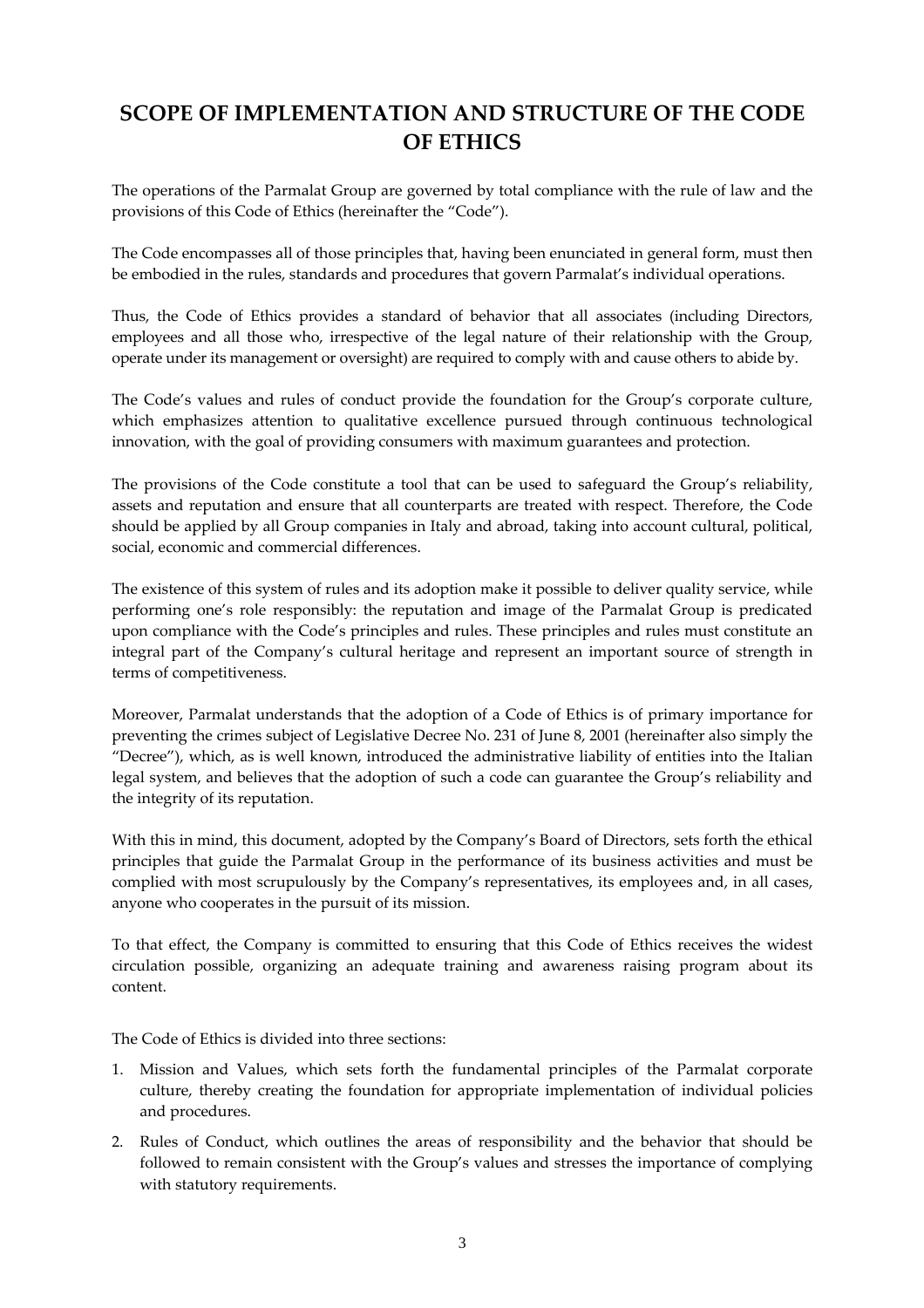3. Implementation, Control and Updates, which identifies the parties responsible for implementing the Code of Ethics and explains in practical terms how the Code's values and rules should be implemented and made part of daily practice.

## **PARTIES TO WHOM THE CODE APPLIES**

This Code of Ethics applies to all parties who, within the Group, perform functions as Company representatives or serve in an administrative or management capacity, all employees none excepted, the members of the Board of Statutory Auditors, all associates and anyone who establishes a relationship with the Group, whether directly or indirectly, permanently or temporarily, or is otherwise engaged in the pursuit of the objectives of the Parmalat Group (e.g., customers, suppliers, partners, consultants, public institutions and agencies).

In this Code, the expressions "Parmalat Group," "Parmalat" and the "Group" mean all of the companies included in the Parmalat Group.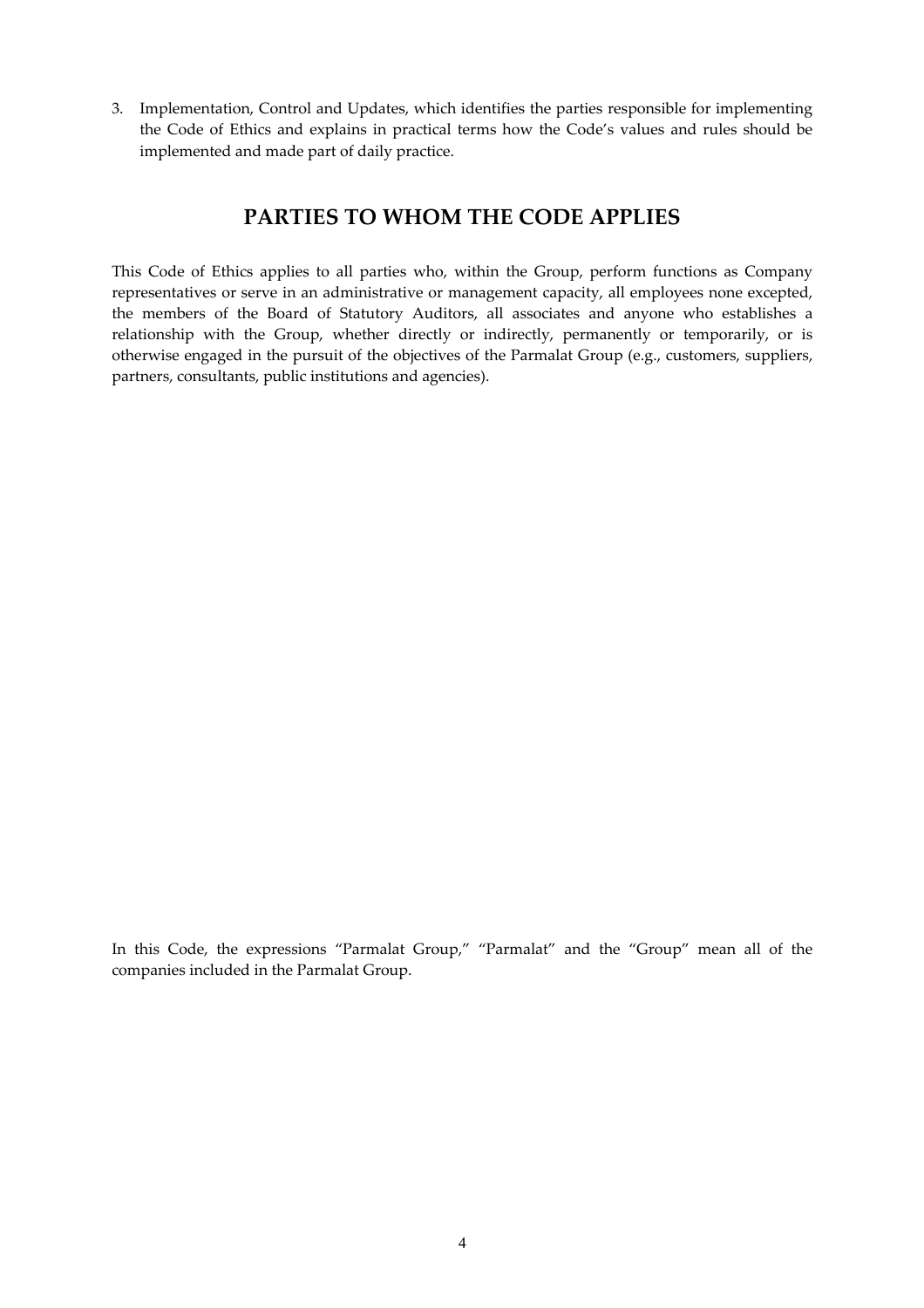# **PART ONE MISSION AND VALUES**

#### **1. MISSION**

The Parmalat Group is an Italian food‐industry group with a multinational strategy that seeks to increase the well‐being of consumers throughout the world. The ultimate purpose of the Group is to create value for its shareholders while adhering to ethical principles of business conduct, to perform a useful social function by fostering the professional development of its employees and associates, and to serve the communities in which it operates by contributing to their economic and social progress.

We intend to establish Parmalat as one of the top players in the global market for functional foods with high value added, which deliver improved nutrition and wellness to consumers, and attain clear leadership in selected product categories and countries with high growth potential for the Group.

Milk and dairy products and fruit-based beverages, foods that play an essential role in everyone's daily diet, will be key categories for the Group.

#### **2. VALUES**

#### **Ambition**

- 1. *Performance,* set high objectives to achieve, make decisions and participate in decision making; challenge yourself and others to work efficiently and deliver the required results.
- 2. *Continuous improvement,* identify all improvement opportunities to continuously increase quality, efficiency and performance effectiveness.
- 3. *Training and personal development,* identify areas for training and development for yourself and others, which implies the ability to identify and develop hidden potentials so as to obtain long‐ term benefits for the business and for individuals.

#### **Involvement**

- 1. *Entrepreneurship,* manage the Company's business as if it was your own.
- 2. *Tenacity,* overcome obstacles and be determined in the pursuit of objectives, making every effort to achieve them.
- 3. *Responsibility,* assume responsibility for your activities and persevere in your commitment, deliver results in a transparent manner.
- 4. *Loyalty,* respect the Company and support it with integrity through your actions and conduct (*including colleagues and products).*

#### **with Simplicity**

- 1. *Accessibility,* ensure the establishment of relationships based on accessibility, modesty and presence, acting with ease and simplicity.
- 2. *Transparency,* act and communicate with clarity and transparency, sharing information both with lower levels and transversally. Act with purpose and common sense in the Group's interest.
- 3. *Pragmatism,* work in a practical and effective manner to transform the Company's objectives into concrete objectives for the employees. Use common sense to define priorities regarding: work load, demands, reflections and actions.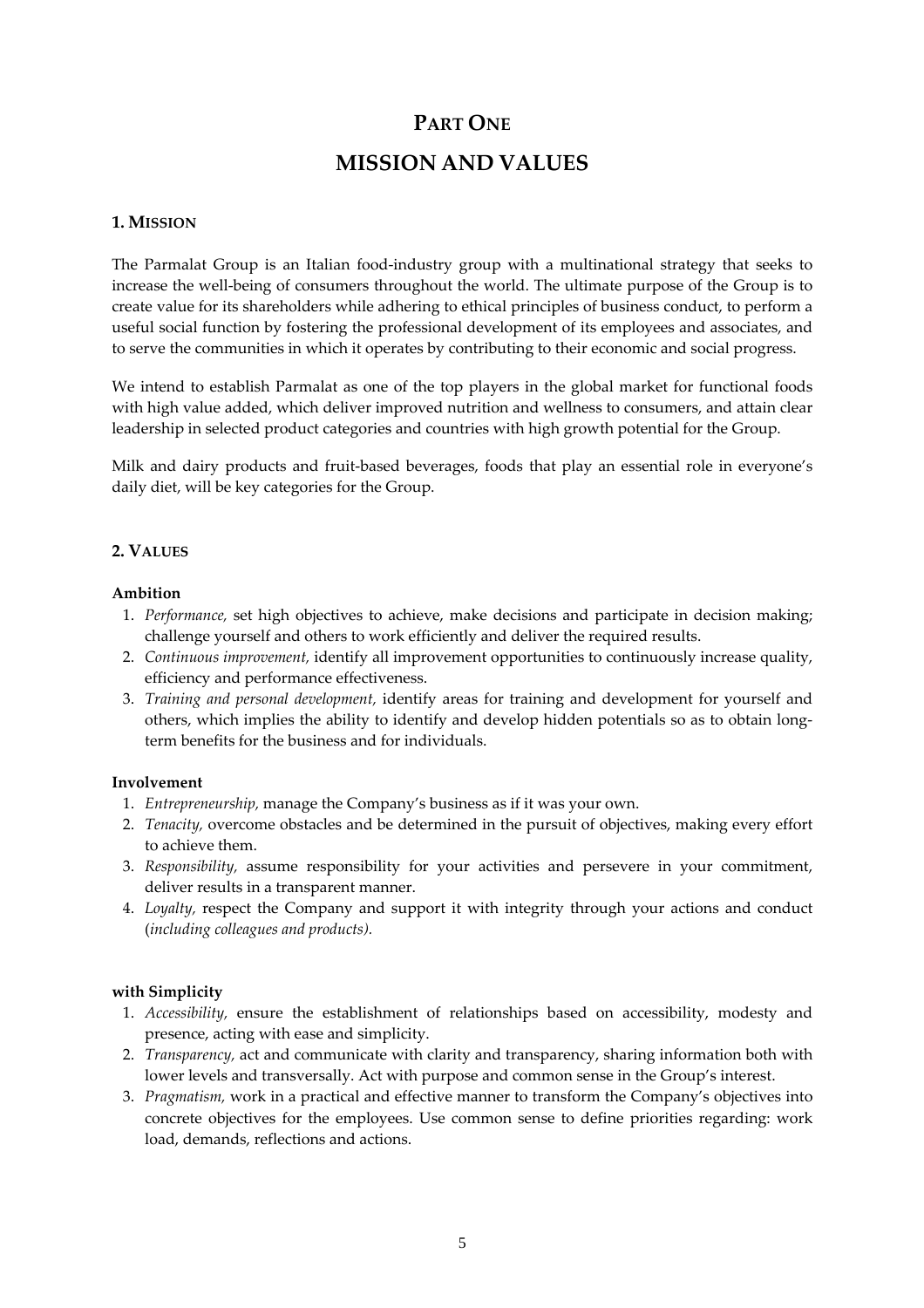## **PART TWO**

## **RULES OF CONDUCT**

The rules of conduct outlined in this section of the Code serve to explain the behavior that must be followed while pursuing the Group's business endeavors. The rules of conduct derive from the values that are the foundation of this Code.

These rules are organized by the individuals and organizations with which the Parmalat Group interacts in the course of its business activities.

### **1. DIRECTORS, EXECUTIVES AND EMPLOYEES**

#### *1.1 FAIR AND TRANSPARENT CONDUCT*

Directors, executives and employees (including all those who, irrespective of the legal nature of their relationship with the Group, operate under its management or oversight) are required to behave fairly and transparently in the performance of their work, thereby contributing to the effectiveness of the system of internal controls and protecting the Group's value. In keeping with statutory requirements, Directors, executives and employees must display a collaborative attitude in their interaction with partners, shareholders, the Board of Statutory Auditors, other corporate governance bodies, the independent auditors and the regulatory authorities.

In transactions with third parties, Directors, executives and employees agree to act in a fair and transparent manner, avoiding any deceptive information and behavior from which they could derive undue advantage, directly or indirectly, from a weaker or less‐informed position of others.

#### *1.2 CONFLICTS OF INTEREST*

All Directors, executives and employees shall ensure that all decisions made in the course of their activity are in the Group's interest. Conflicts of interest must be reported in order to adopt the behavior necessary to retain independence of judgment and choice.

Conflict of interest shall be understood to mean a situation in which a party to whom the Code applies could pursue an interest different from the Company's mission or engage in activities that could otherwise interfere with his/her ability to make decisions exclusively in the Company's interest or personally benefit from business opportunities available to the Company.

#### *1.3 GRATUITIES AND BENEFITS*

Acts of commercial courtesy, such as tokens of appreciation or acts of hospitality, are allowed, provided they comply with official Company procedures.

It is not permissible to give or promise (or receive/accept), directly or indirectly, money, gifts or benefits of any type on a personal basis to (from) third parties (public administration, associations, other organizations of a similar type, customers, suppliers and private third parties) for the purpose of obtaining an undue advantage either personally or for the Group by attempting to influence the recipient's independent judgment.

More specifically, the Group refrains from engaging in unlawful or otherwise reprehensible conduct (including corrupt practices in any form) to achieve its economic objectives and, consequently, it is forbidden to give/promise, receive/accept, directly or indirectly, compensation of any type, gifts, economic advantages or any other benefits from, or to, a public or private party and/or entity represented directly or indirectly by said party (including through relatives), that:

exceed a modest value and the limits of reasonable courtesy;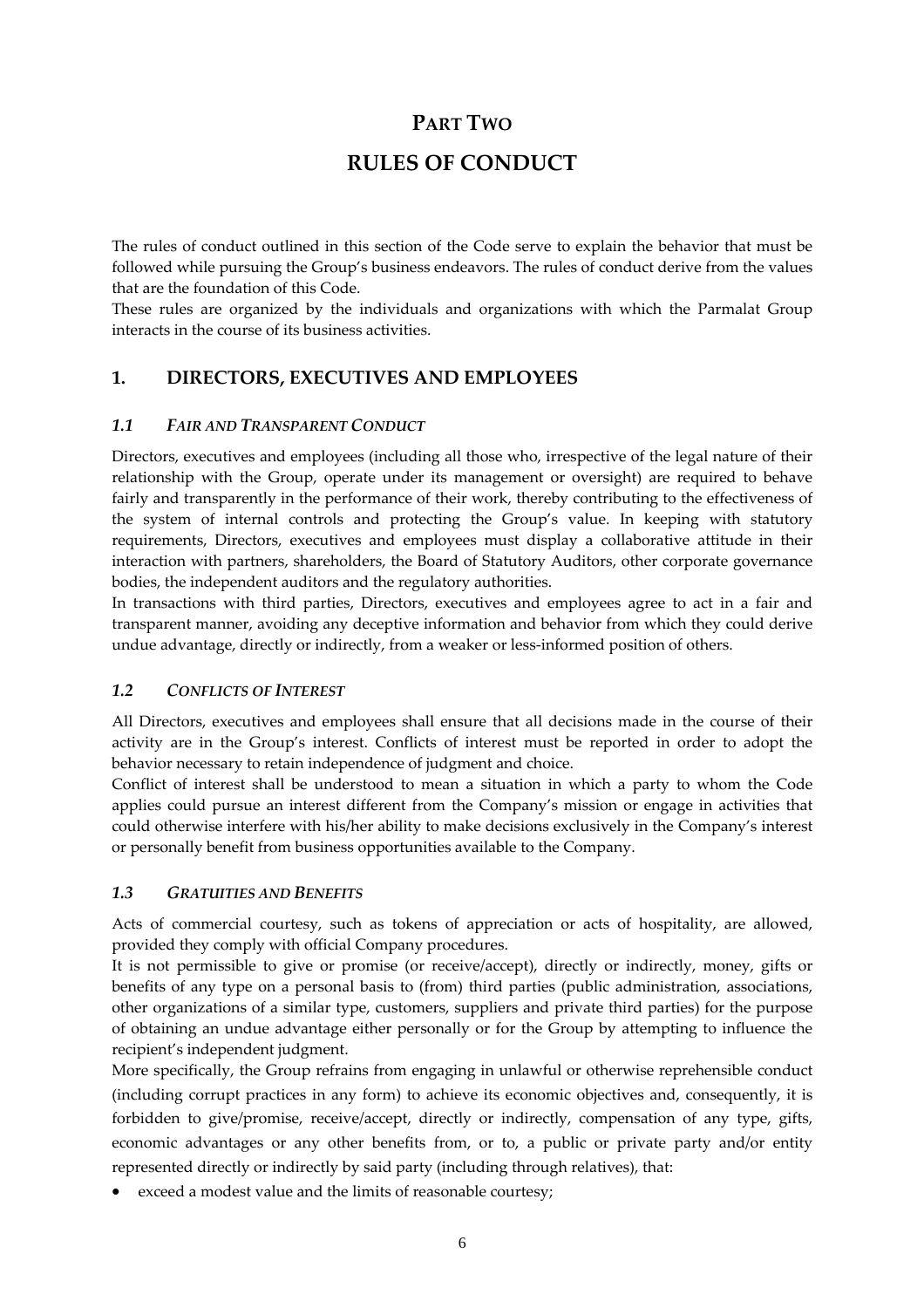are susceptible of being interpreted as aimed at unduly influencing relationships between Group companies and the abovementioned party and/or the entity represented directly or indirectly by said party, irrespective of whether the purpose being pursued is, exclusively or otherwise, in the interest and for the benefit of an individual company or the Group.

No practice that potentially may qualify as corruptive can be justified or tolerated because it is "customary" in the business sector in which an activity is carried out.

#### *1.4 TRANSPARENCY AND TRACEABILITY IN ALL TRANSACTIONS AND ACTIVITIES*

All transactions and/or activities must be lawful, authorized, documented, verifiable and consistent with the principle of traceability and with Group procedures, and must be carried out prudently and to protect Parmalat's interests:

- Company procedures must be designed to allow oversight of transactions, authorization processes and the execution of transactions.
- Any associate who executes transactions that involve money, assets or other items of measurable economic value that belong to the Company must, within reason, provide the documentation necessary to review such transactions.

More specifically, each action, transaction or activity must be correctly recorded in the Company's accounting systems in accordance with the criteria set forth in the applicable laws and accounting principles; in addition, it must be duly authorized and must be verifiable, lawful, consistent and fair. To ensure that the accounting documents meet the requirements of truthfulness, completeness and transparency of the recorded data, adequate and complete supporting documents of the activities performed must be retained for each accounting entry in the files of the individual companies.

#### *1.5 USE OF CORPORATE ASSETS*

All Directors, executives and employees are required to work diligently to protect the Group's assets and to behave responsibly and in a manner consistent with Company policies. In the management of corporate assets, the Company is committed to safeguarding its own information systems and data and those of others, and guarantees compliance with the regulations governing copyright protection where applicable; to that effect, all Directors, executives and employees are strictly prohibited from violating these principles by altering corporate assets received for use or by obtaining unauthorized access to information systems.

All Directors, executives and employees are responsible for protecting and preserving the Group's assets entrusted to them in the course of their work and must use them appropriately, in a manner consistent with the Company's interest, by adopting a behavior that will reasonably prevent misuse of those assets by third parties and avoid the occurrence of uncontrolled environmental impacts.

#### *1.6 TREATMENT OF INFORMATION*

#### **1.6.1 Transparency and Accuracy of Information**

To the best of their knowledge, Directors, executives and employees are required to ensure that the documents and information they provide when performing the tasks entrusted to them are truthful, transparent, accurate and complete, irrespective of the data processing medium used.

The Parmalat Group condemns any behavior the purpose of which is to alter the accuracy or truthfulness of the data contained in financial statements, reports or other corporate communications that must be provided to partners, shareholders, the public, regulatory authorities, the Board of Statutory Auditors and the independent auditors pursuant to law.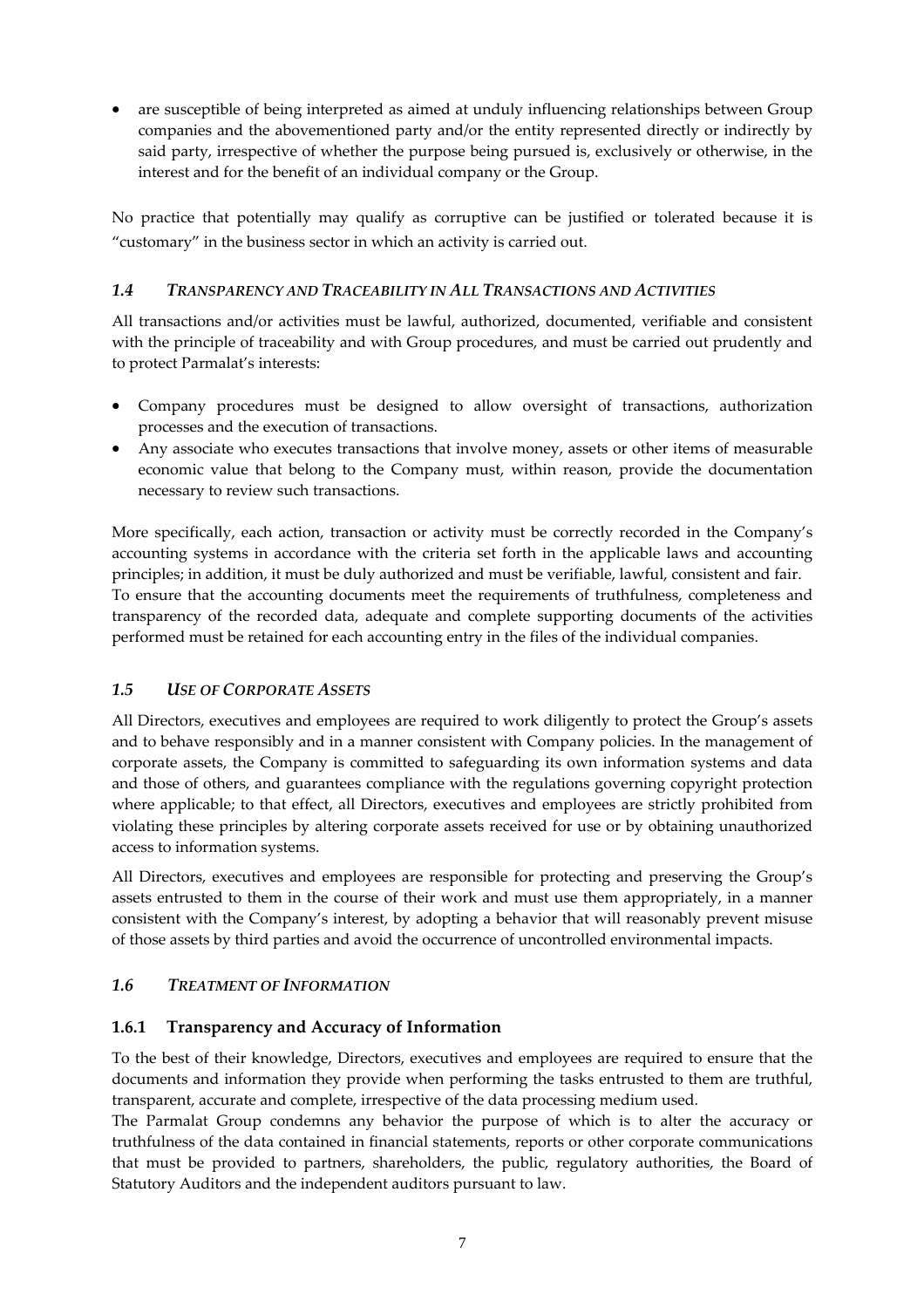All individuals who participate in the production of the abovementioned documents (particularly members of the Boards of Directors and the top managers of each Group company) are required to apply due diligence in verifying the accuracy of the data and information that will be incorporated in the abovementioned documents and to provide such data and information in a timely fashion. The Group, acting through its corporate governance bodies and its representatives, strives to handle its relationship with the independent auditors with the utmost transparency and care.

#### **1.6.2 Confidentiality of Information**

Parmalat ensures that all confidential information is handled properly, guaranteeing strict compliance with current statutes and Company procedures and demanding that its Directors, executives and employees hold any confidential information about the Company they may become privy to in the course of their work or while performing contractual obligations in absolute confidence.

#### **1.6.3 Insider Information**

Confidential information includes insider information (or price sensitive information), which is information of a specific type not in the public domain that:

- concerns, either directly or indirectly, one or more issuers of financial instruments or one or more financial instruments;
- if made public, could have a material impact on the prices trends of financial instruments, so that they could be used by a reasonable investor as a basis for making investment decisions.

By way of example, the following list not being exhaustive, insider information includes information about operating and financial data, projects, acquisitions, mergers and marketing strategies that concern the Group's operations.

Parmalat ensures that insider information is handled properly and securely by defining appropriate procedures and establishing a register that lists the names of all those who have access to such information.

#### **1.6.4 Market Manipulation**

With a view to ensuring the proper operation of the financial markets, it is forbidden to intentionally disseminate, either inside or outside the Group, false information concerning the Group or its associates.

It is also forbidden to execute transactions the sole purpose of which is to influence the financial markets, causing an artificial increase or decrease in the price of securities or other financial instruments.

#### **1.6.5 Protection of Personal Data**

In the course of its operations, the Parmalat Group protects the personal data of its associates and that of third parties, avoiding any improper use of such data, in accordance with relevant statutes and Company procedures.

#### **1.6.6 Information systems**

The Parmalat Group, in the performance of its activities, adopts suitable security measures to protect its data and information systems with respect to unauthorized access, damage of any kind and the installation of software lacking the requisite authorization/license. The Group also adopts suitable measures to prevent any abuse of the information system of third parties to which its associates have access in the performance of their duties.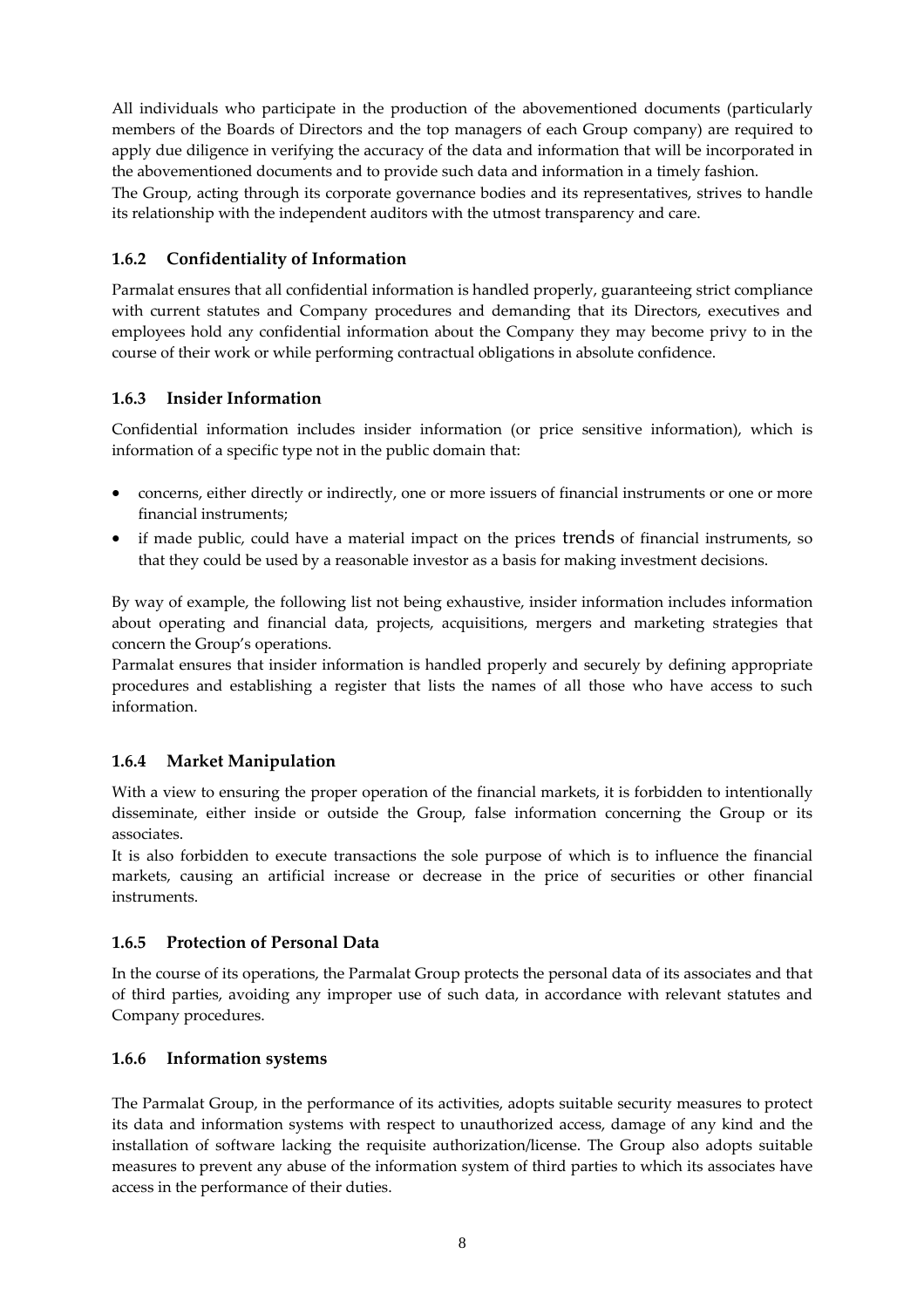#### *1.7 SELECTION, DEVELOPMENT AND PROTECTION OF HUMAN RESOURCES*

The Parmalat Group is aware of the central role played by its human resources and believes that the main factor in the success of any business is the professional contribution of its employees, within a framework of mutual loyalty and trust. Therefore, in selecting, hiring and developing the careers of its employees, the Group's evaluation process is based exclusively on a comparison between expected profiles and required profiles and on transparent and verifiable considerations of merit, in a manner consistent with established procedures.

The handling of employment relationships is designed to provide equal opportunities and foster the professional development of employees.

The work environment must be suitable in terms of safety and personal health. More specifically, the Group protects the occupational health and safety of its staff at all locations where its employees are working, promoting a responsible behavior by everyone.

The Group is committed to ensuring that all employees are treated respectfully and that they are protected from any improper pressure, discomfort or prejudice.

#### *1.8 PLANNING CORPORATE OBJECTIVES*

The Parmalat Group identifies general and specific corporate objectives that require the achievement of targets that are feasible, well defined, concrete, measurable, achievable within the allotted timeframe and consistent with the values stated in this Code.

#### **2. SHAREHOLDERS**

#### *2.1 SUSTAINABLE VALUE*

The Group's aim is to maximize shareholder value by striving to compensate risk taking adequately and thus increase the Company's financial strength in a manner that is sustainable over the intermediate term, in accordance with market rules and the principles of fairness and transparency.

Parmalat protects and recognizes the overriding interest of the Company and of those who collectively hold investments in its equity capital over the specific interests of individual shareholders or groups of shareholders. With this in mind, the Company encourages the most broad‐based attendance at its Shareholders' Meetings, ensuring the fairness and transparency of the information flows provided to its shareholders.

#### *2.2 RULES OF CORPORATE GOVERNANCE*

Parmalat has adopted a system of corporate governance that is consistent with current statutes, with the recommendations and provisions of the Code of Conduct for Listed Companies published by Borsa Italiana and with domestic and international best practices in this area. The Group's system of corporate governance defines the principles of sound management in order to increase the Group's ability to protect all shareholders and other stakeholders.

#### *2.3 INFORMATION AND DIALOG*

The Parmalat Group discloses its choices with the utmost transparency and pursues the goal of maintaining and developing a constructive dialog with its shareholders. Therefore, consistent with established procedures, it provides its shareholders, in a timely fashion, with all information that could affect their investment decisions and may be necessary to make informed and rational choices.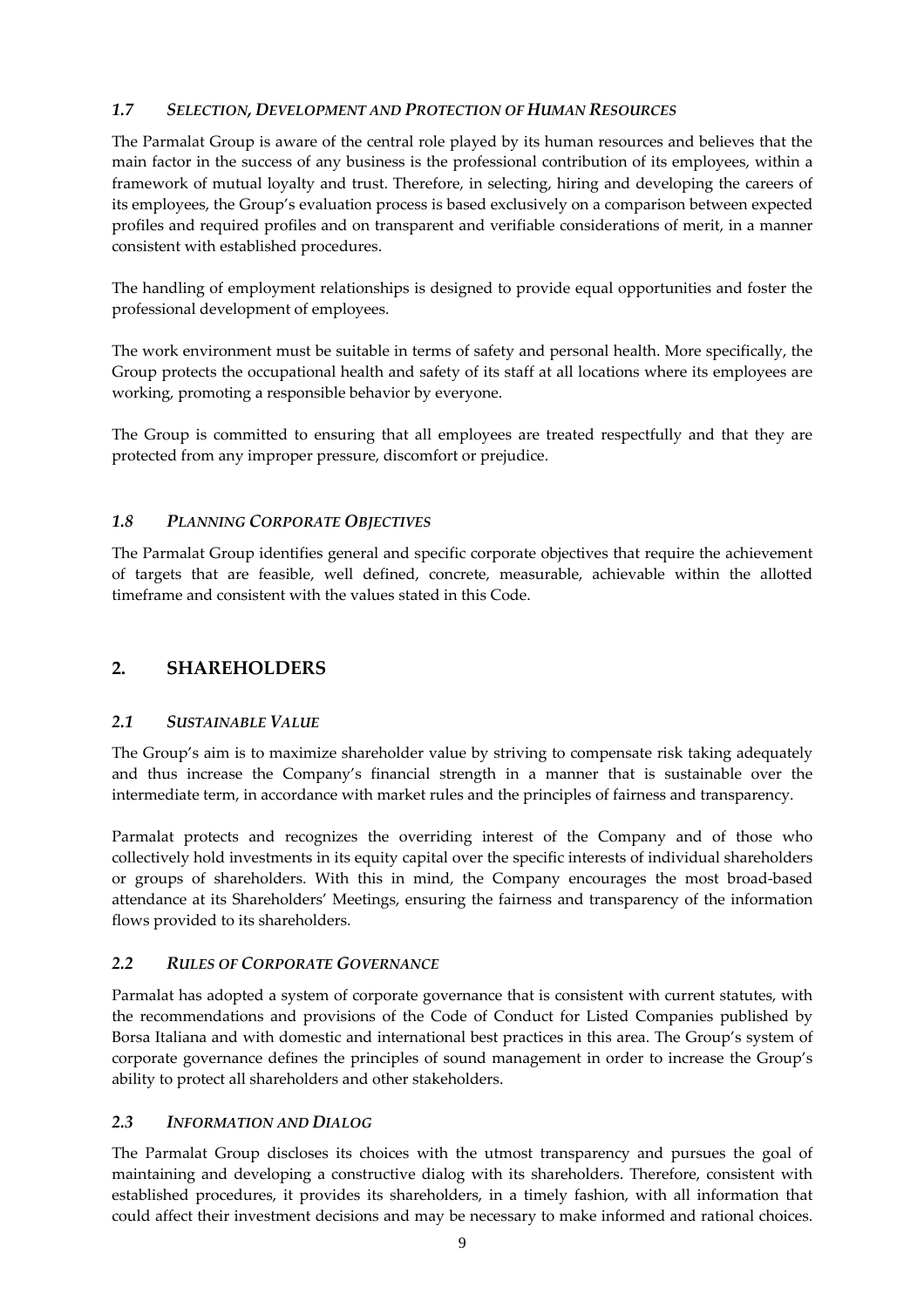Parmalat guarantees the accuracy and clarity of its information and provides equal access to its information, as required by law, in order to prevent the unfair use of insider information.

Respectful of the fundamental right of all shareholders to obtain clarifications on the various issues that affect the Group's operations and to express their opinions, Parmalat has taken all steps necessary to establish a fruitful relationship with its shareholders.

### **3. CONSUMES**

#### *3.1 QUALITY, SAFETY AND EFFECTIVENESS*

Parmalat uses the utmost care in ensuring the quality, safety and cleanliness of its manufacturing processes and food ingredients, and pursues a path of continuous innovation, which it supports with a steady stream of significant investments in research and development, designed to steadily improve the quality and competitiveness of the products it offers to consumers, both nutritionally and in terms of taste, and through systematic controls of the quality and safety of the products it sells. Parmalat also pursues the goal of creating products that can meet the needs of consumers who are intolerant of certain types of foods or have special nutritional needs, such as children and senior citizens.

#### *3.2 INFORMATION AND DIALOG*

Parmalat provides accurate, complete and truthful information that enable consumers to make rational and informed decisions.

In addition, being aware of the importance of using advertising media appropriately, it encourages the adoption of high standards of responsibility in promoting its products and designs its advertising campaigns to be transparent, as regards the characteristics of the goods produced and sold, respectful of the dignity of individuals and protective of children.

Parmalat has adopted a style of communications that is based on efficiency, collaboration, courtesy and dialog with consumers.

## **4. FINANCIAL INSTITUTIONS**

Parmalat bases its relationships with financial institutions on fairness and transparency, with the goal of creating value for the Group, its shareholders and all other stakeholders. Accordingly, financial institutions are chosen on the basis of their reputation and their willingness to adopt values that are consistent with those stated in this Code.

### **5. WHOLESALERS AND DISTRIBUTORS**

Transactions with distributors and wholesalers who deliver Parmalat products to retail customers are handled with the utmost spirit of cooperation and transparency and in a manner that is advantageous for all parties involved, taking into account the peculiarities of the geographical area where the plant is located.

The Group establishes contractual relationships on the basis of fairness and good faith and on the respect of the shared values that are embodied in this Code.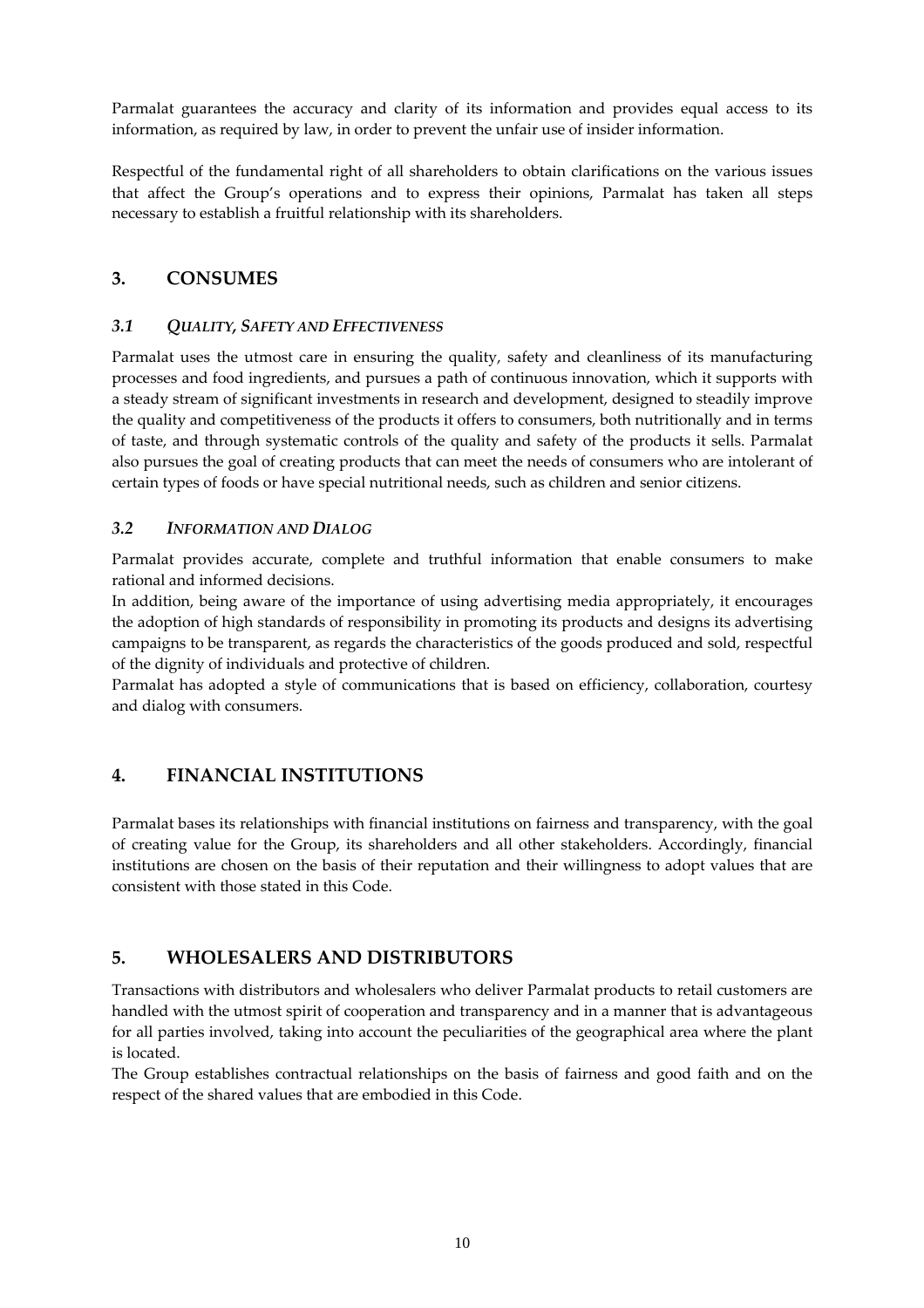### **6. SUPPLIERS OF GOODS AND SERVICES**

#### *6.1 COLLABORATIVE RELATIONSHIPS*

The Parmalat Group establishes collaborative relationships with its suppliers that comply with the applicable national and international statutes and the principles of this Code and are consistent with the best professional standards and best practices with regard to ethics, health, safety and respect for the environment. The Group manages transactions with its suppliers loyally, fairly and professionally, encouraging ongoing collaborative arrangements and solid and lasting relationships based on trust, always in compliance with the requirements of applicable laws and internal regulations.

The company devotes maximum attention to ensuring that its suppliers of goods and/or food products comply with high quality standards in the production processes.

#### *6.2 OBJECTIVE ASSESSMENT*

Suppliers are selected on the basis of declared, transparent and verifiable criteria, taking into account the peculiarities of the geographical area of origin. More specifically, the selection of suppliers and the definition of purchasing terms are developed in accordance with objective and impartial assessments based on product quality, price, warranties provided and other need and benefit requirements.

#### *6.3 FAIRNESS IN DEALINGS AND CONTRACTS*

Parmalat executes contracts with its suppliers that are consistent with the principles of fairness and good faith. In major contracts, Parmalat requires suppliers to undertake to comply with the principles of the Universal Declaration of Human Rights, national and international laws and the values stated in this Code, specifying that the penalty for any violation will the cancellation of the contract and a resulting damage claim.

#### **7. PARTNERS**

In order to address the growing complexity of its business, Parmalat is increasingly promoting initiatives such as joint ventures or investments in other companies with business partners, who are selected, taking into account the peculiarities of the geographical area of origin, on the basis of their reputation and reliability and on their acceptance of values that are comparable with those stated in this Code.

Transactions with partners are based on transparent agreements and on a constructive dialog, the purpose of which is the achievement of common objectives in a manner that is consistent with the applicable statutes and the principles of this Code.

The Group complies with all national and international rules and regulations concerning money laundering.

#### **8. COMPETITORS**

The Parmalat Group believes that it is absolutely important that the market be based on correct and fair competition. Parmalat is committed to scrupulously observing all relevant laws and cooperating with the market regulatory authorities. Insofar as fair competition is concerned, the Parmalat Group never knowingly violates the industrial or intellectual property rights of others.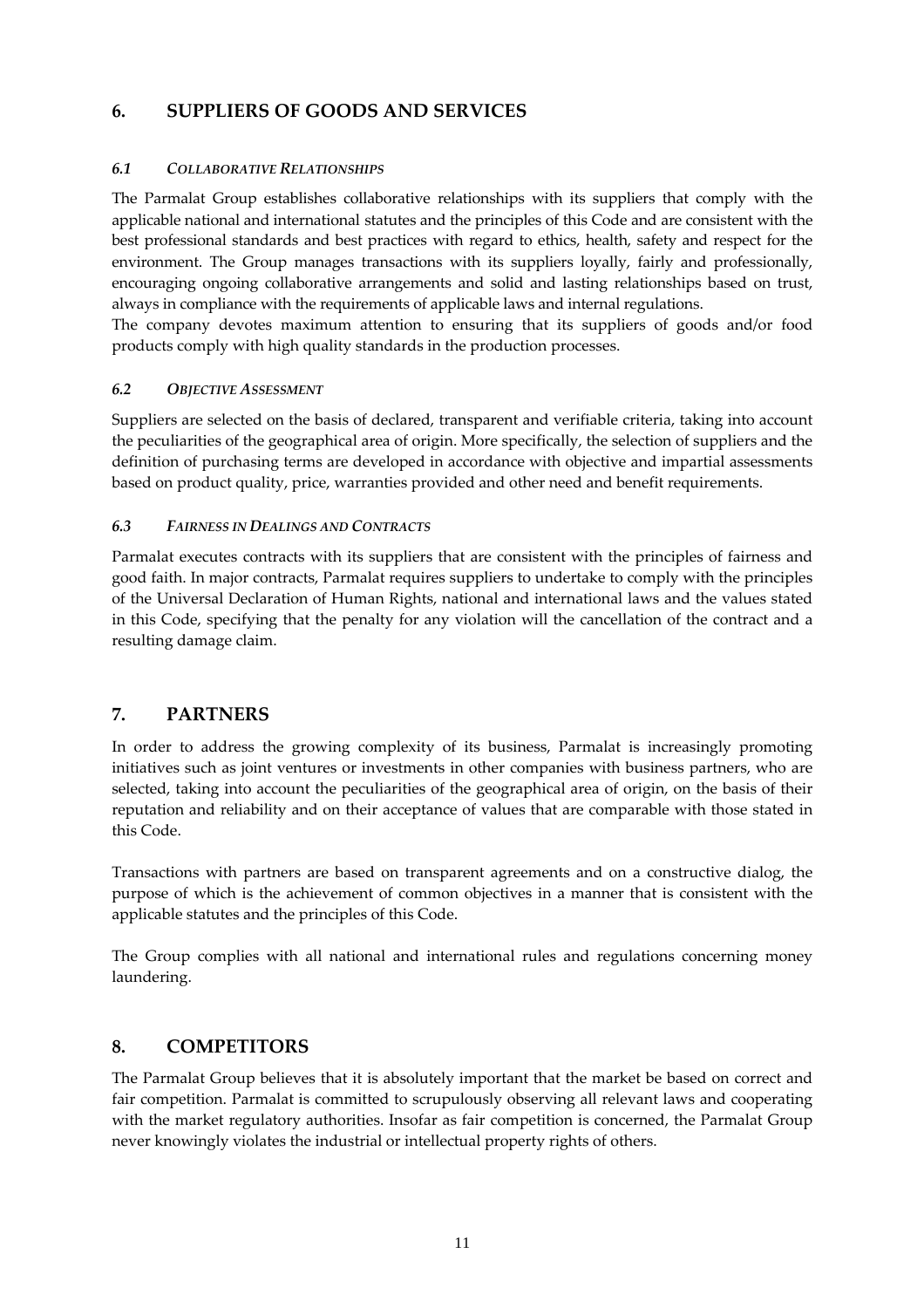### **9. PUBLIC ADMINISTRATION**

#### *9.1 FAIRNESS AND HONESTY*

When dealing with the Public Administration, the conduct of the Parmalat Group is inspired by and follows the principles of fairness and honesty.

The individuals selected by the Group to handle any negotiation, application or institutional dealing with the Public Administration in Italy or abroad shall not attempt in any way to improperly influence the decision-making process or engage in such unlawful behavior as offering money or other benefits, including by indulging the inductive behavior of a public official, that could alter the impartial judgment of a representative of the Public Administration.

Unlawful conduct also includes hindering in any way regulatory public authorities in the exercise of their functions with actions and documents, or by presenting false facts or omitting required information in communications addressed to said authorities, failing to provide required communications and, in general, engaging in an obstructive behavior such as, merely by way of example, opposing refusals based on pretexts, delaying the submission of communication or the availability of requested information.

Lastly, everyone is prohibited from inducing anyone who is required to provide testimony in criminal proceedings not to make statements or to make untrue statements, in particular when they may legitimately refuse to respond to the questions asked by the judicial authorities.

### *9.2 EMPLOYMENT RELATIONSHIPS WITH FORMER EMPLOYEES OF THE PUBLIC ADMINISTRATION*

The hiring of former employees of the Public Administration who in the exercise of their functions had dealings with the Parmalat Group or of individuals who are related to them by blood or by marriage must be carried out in strict compliance with the standard personnel selection procedures established by the Company.

The creation of other types of employment relationships with former employees of the Public Administration or with individuals who are related to them by blood or by marriage must also be handled in strict compliance with standard procedures.

#### *9.3 GRANTS AND FINANCING*

Grants, subsidies or financing provided by the European Union, the government or another public institution, including those of modest value and/or amount, must be used for used for the purposes for which they were requested and received.

### **10. POLITICAL PARTIES AND INTEREST GROUPS**

#### *10.1 RELATIONS WITH REPRESENTATIVES OF POLITICAL PARTIES AND INTEREST GROUPS*

The Parmalat Group deals transparently with all political parties in order to effectively present its positions on issues and topics of interest.

The Parmalat Group entertains relationships with trade associations, unions, environmental organizations and similar associations, with the goal of developing its activities, establishing forms of cooperation that are mutually beneficial and presenting its positions. The presentation of specific Group positions to political parties and/or associations requires the approval of senior management or of the Department with jurisdiction over such issues.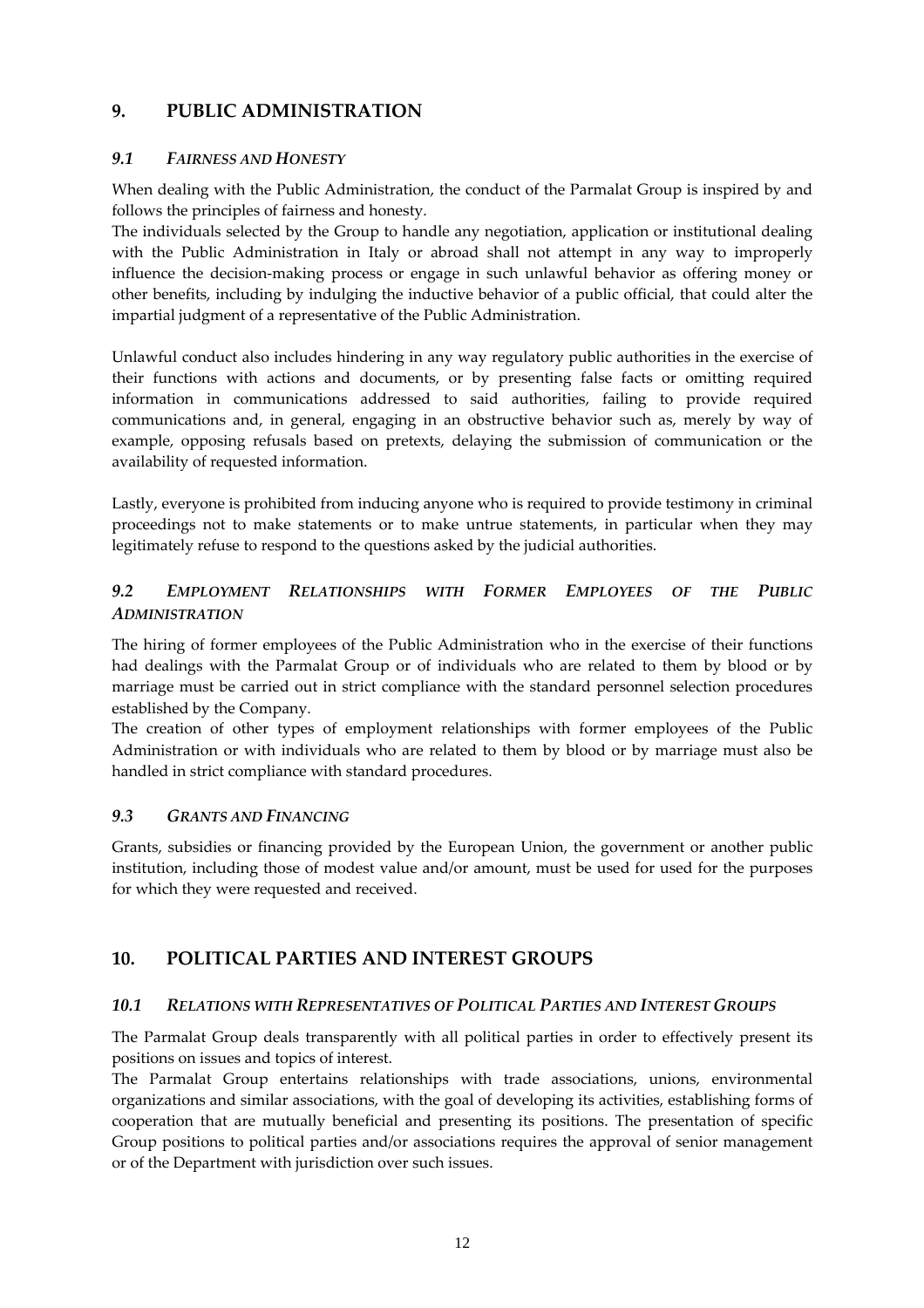#### *10.2 CONTRIBUTIONS AND SPONSORSHIPS*

The Parmalat Group is willing to provide contributions and sponsorships (in a manner that complies with established procedures and provides adequate disclosure) to support projects proposed by public or private entities or by non‐profit organizations duly established pursuant to law that promote values consistent with those embodied by this Code. Sponsorships and contributions can be provided for events of a social, political, cultural, athletic or artistic nature. They may also be finalized to carry out studies, research, conventions or seminars on subjects that are of interest to the Group.

The Parmalat Group assesses, based on reasonableness and good faith criteria, any actual linkage between a potential sponsorship and its business objectives, and guarantees compliance with a specific authorization process, recording and documentation requirements and specific economic limits.

All contributions shall be disbursed in accordance with internal procedures and must be transparent, traceable, verifiable and adequately justified.

#### **11. MASS MEDIA**

Relationships with the mass media are based on respect for the right to information.

Communication outside the Group of data and information must be truthful, accurate, clear, transparent, respectful of the honor and privacy of individuals, coordinated, and consistent with Group policies. Information about Parmalat that is addressed to the mass media may be provided only by Company Departments specifically authorized to do so or with their authorization, in accordance with established procedures.

### **12. ENVIRONMENT**

The Parmalat Group respects the environment as a resource that must be protected for the benefit of the community and of future generations. While complying with current regulations, the Group adopts those measures that are best suited to protecting the environment, promotes and programs the development of activities that are consistent with this goal and promotes initiatives that increase awareness of environmental issues.